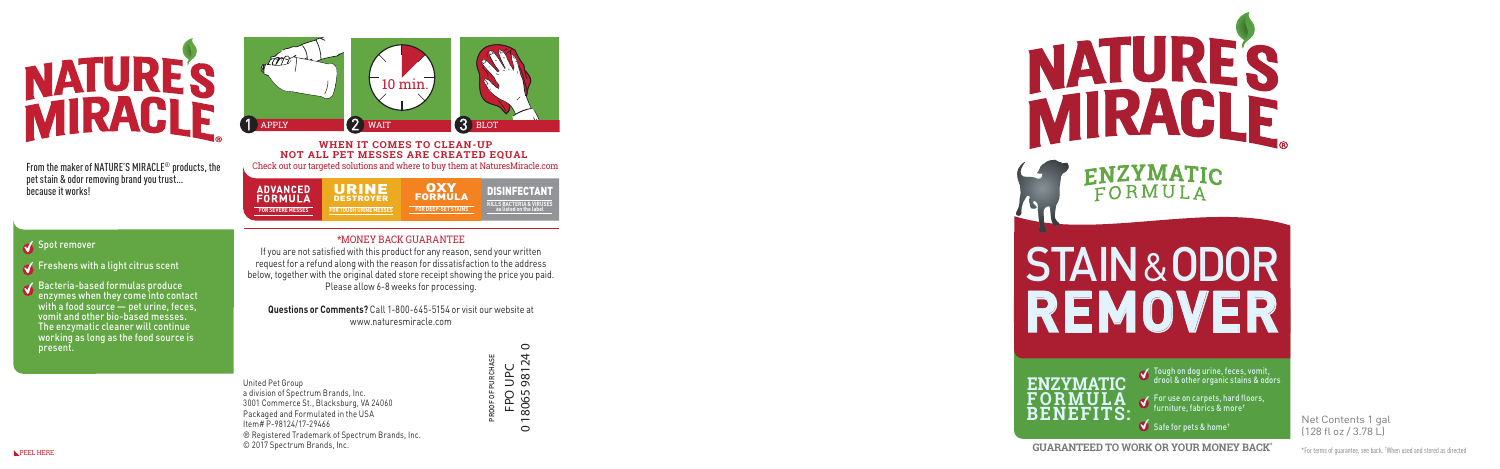# sus<br>**People and pets should not be allowed on treated areas until product has dried.**

# **DIRECTIONS FOR USE**

Before using, test surfaces to be treated for **fastness by applying to a hidden area. Wait**  1 hour, then wipe with cloth. If color is remo from the test area, do not use Nature's Mirac **Stain & Odor Remover on those surfaces. Do** use on untreated hardwood, leather, suede, **or wool specialty fabrics. Always use this product** full strength. Do not dilute. Always use Natu **Miracle Stain & Odor Remover products first. Other cleaners and detergents may fail and chemically "set" stains that will be impossible to remove.** 

# **FOR STAIN REMOVAL**

- **1.** Wipe up as much of the stain as possible, then thoroughly soak stain with this product.
- **2.** Allow to work for 10 minutes, then blot up sta a clean cloth.
- **3.** Allow area to dry for 24 hours.
- 4. For severe, old or stubborn stains on carpeting fabrics (feces or vomit/hairball), follow steps above and follow with gently scrubbing the st with a soft bristle brush for 1 minute, then all dry for 24 hours.

# **FOR ODOR ELIMINATION**

| color                | 1. Wipe up excess odor-causing material, then<br>thoroughly soak area with this product. Saturation                                                                                                                                                                |
|----------------------|--------------------------------------------------------------------------------------------------------------------------------------------------------------------------------------------------------------------------------------------------------------------|
| oved                 | is important so that this product can penetrate                                                                                                                                                                                                                    |
| $\mathsf{cle}^\circ$ | deeply to the odor source. In carpeting, this may                                                                                                                                                                                                                  |
| ) not                | mean lifting carpet and applying directly to the                                                                                                                                                                                                                   |
| silk                 | pad and floor.                                                                                                                                                                                                                                                     |
| roduct               | 2. Do not wipe up excess.                                                                                                                                                                                                                                          |
| ure's                | 3. Leave treated area wet and let it air dry. Odor                                                                                                                                                                                                                 |
| t.                   | will fade as this product dries. Complete odor                                                                                                                                                                                                                     |
|                      | elimination only happens when all odor sources                                                                                                                                                                                                                     |
| ible                 | are reached.                                                                                                                                                                                                                                                       |
| ain with             | 4. For severe, old or stubborn odors on carpeting<br>or fabrics, saturate a towel with water and lay<br>over the treated area, letting sit for 1 to 2<br>hours. This will allow the bacterial enzymatic<br>activity to break down and consume more of<br>the odor. |
|                      | <b>STORAGE AND DISPOSAL</b>                                                                                                                                                                                                                                        |
| ng or                | <b>Storage:</b> Store container upright and tightly sealed                                                                                                                                                                                                         |
| $3 - 2$              | in a dry place out of reach of children and pets.                                                                                                                                                                                                                  |
| tain                 | Keep from freezing or overheating.                                                                                                                                                                                                                                 |
| low to               | <b>Disposal:</b> Place in trash or offer for recycling if<br>available.                                                                                                                                                                                            |